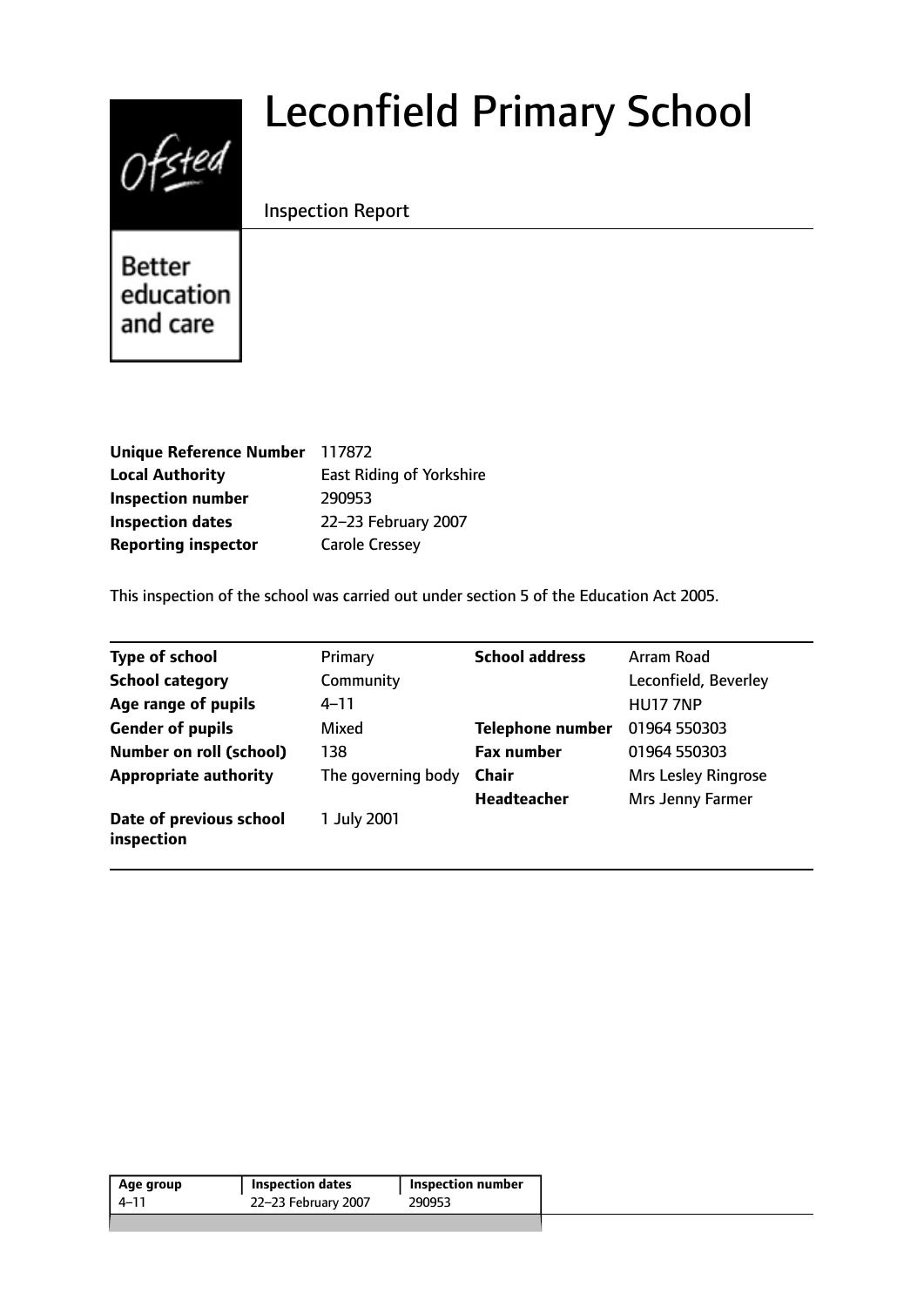© Crown copyright 2007

Website: www.ofsted.gov.uk

This document may be reproduced in whole or in part for non-commercial educational purposes, provided that the information quoted is reproduced without adaptation and the source and date of publication are stated.

Further copies of this report are obtainable from the school. Under the Education Act 2005, the school must provide a copy of this report free of charge to certain categories of people. A charge not exceeding the full cost of reproduction may be made for any other copies supplied.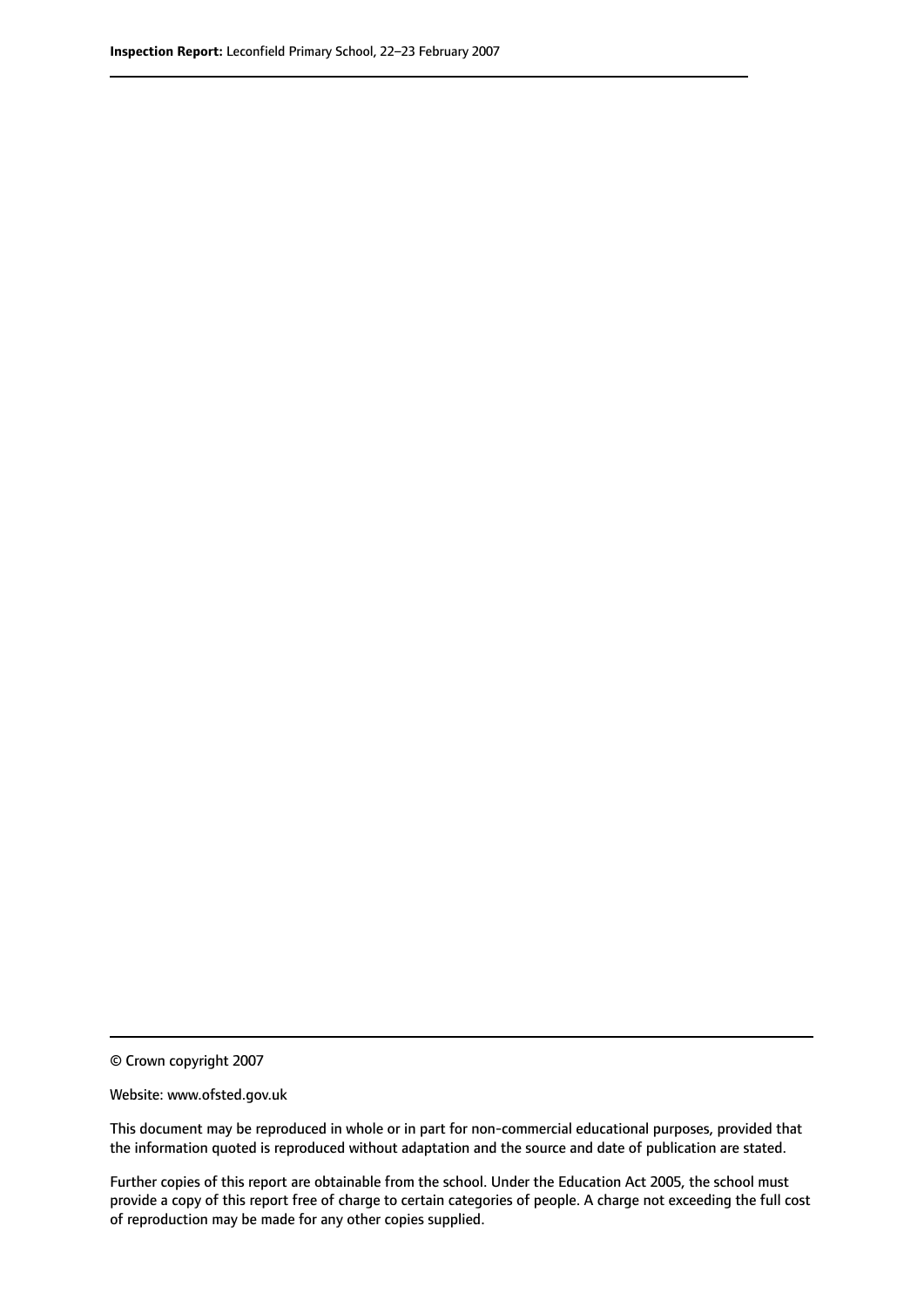# **Introduction**

The inspection was carried out by one Additional Inspector.

# **Description of the school**

This is a smaller than average sized village school. About half of the pupils come from the local or surrounding villages and half from the nearby local armed forces camp. Mobility in the school is very high and ranges from 35% to 45%. About half of children are from armed forces' families. Most children come from White British backgrounds. A very small number are from minority ethnic backgrounds and have English as an additional language. The proportion of pupils who are entitled to free school meals is below average, as is the percentage with learning difficulties and disabilities. The attainment on entry to the school of children varies, depending on when they start at the school.

# **Key for inspection grades**

| Grade 1 | Outstanding  |
|---------|--------------|
| Grade 2 | Good         |
| Grade 3 | Satisfactory |
| Grade 4 | Inadequate   |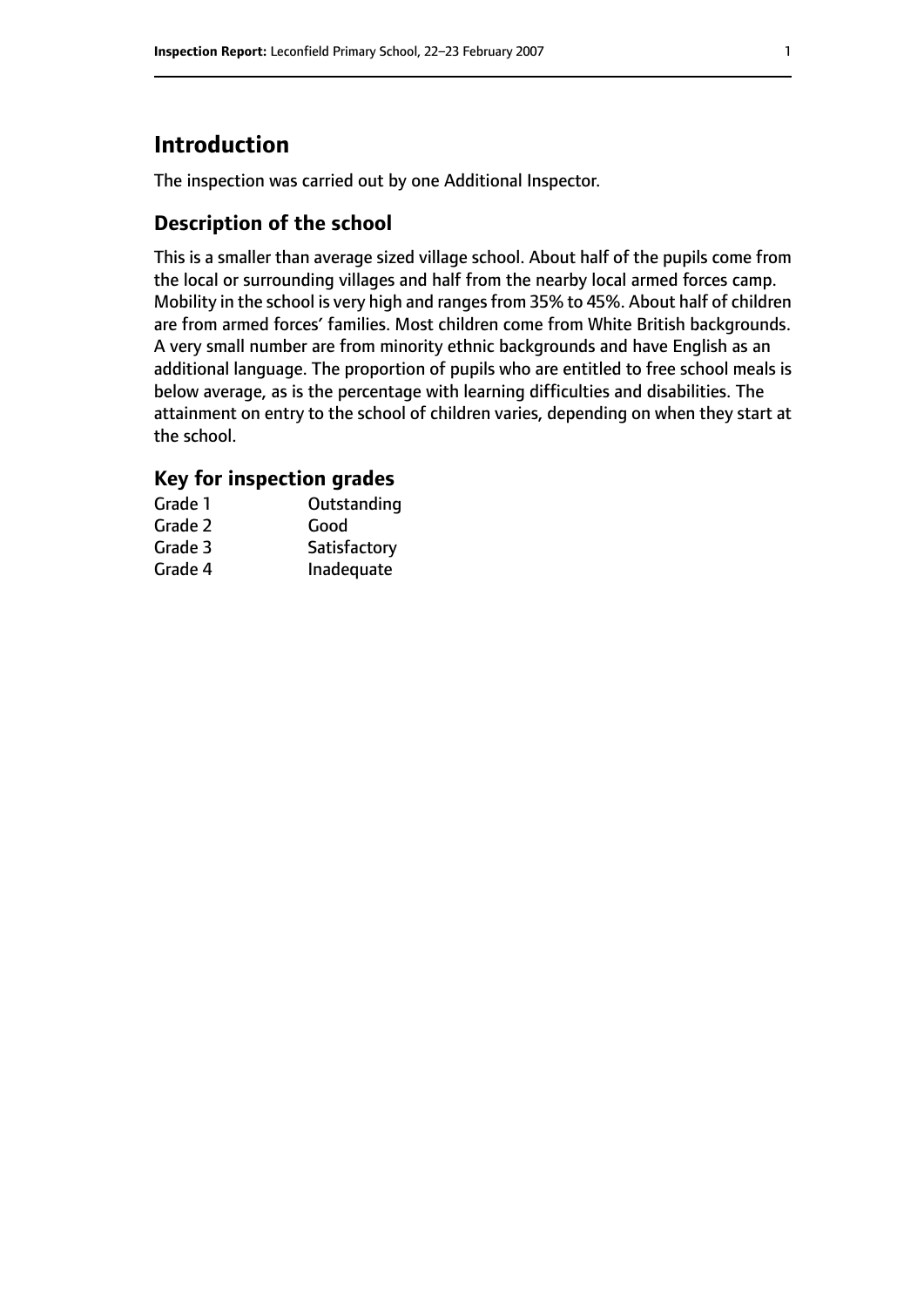# **Overall effectiveness of the school**

#### **Grade: 1**

Thisis an outstanding school, which is exceptionally well led and managed. The school's success is a result of its very strong ethos where the care, well-being, enjoyment and achievement of every pupil are central to its work. The school has very accurate insight into its strengths and weaknesses and, as a result, is constantly improving and adapting its provision to ensure that all pupils achieve as well as they can. The school's welcoming notice board is headed: 'This is an I can do school'. It certainly is. No matter when pupils enter this unique school, they are given the warmest of welcomes and quickly provided with the tools to be very successful learners. Standards are above average, often significantly so. In this enterprising school, pupils make rapid progress and, by Year 6, almost all reach the expected level for their ages, with a significant number exceeding them especially in reading and mathematics.

The headteacher, staff and governors embrace all their newcomers and celebrate the many different experiences and interests they bring with them. The school has very high aspirations for every one of its pupils, including those pupils with complex disabilities and difficulties. As a result, they too make excellent progress toward their targets. The whole school community is supportive of those pupils whose parents may be on active service in a war zone. There is always an adult, friend or school councillor to listen to or talk to about any worries they might have.

Teaching and learning, including in the Foundation Stage, are exciting and challenging. Work in lessons is very closely matched to the individual needs of each pupil. Teachers regularly check with great rigour how well pupils are doing through tests and observations of them at work. The curriculum is excellent and provides pupils with a wealth of opportunities to grasp their imagination and promote very effective learning. Pupils' personal development is outstanding. All activities, whether they are in lessons, at break time or after school, develop pupils' love of learning and an understanding of how they can stay healthy, keep themselves and others safe and become responsible caring members of their school and local community. The school successfully works with a variety of organisations, including the local college, to provide an excellent range of sports, dance, music and languages. The pupils' interpretation of music, song and dance adds a thrilling and moving dimension to assemblies and public performances and considerably enriches their personal and cultural development.

The school has responded very well to the issues from the previous inspection and to meet new challenges. It gives excellent value for money and is exceptionally well placed to continue to be very successful.

#### **What the school should do to improve further**

• There are no significant areas for improvement.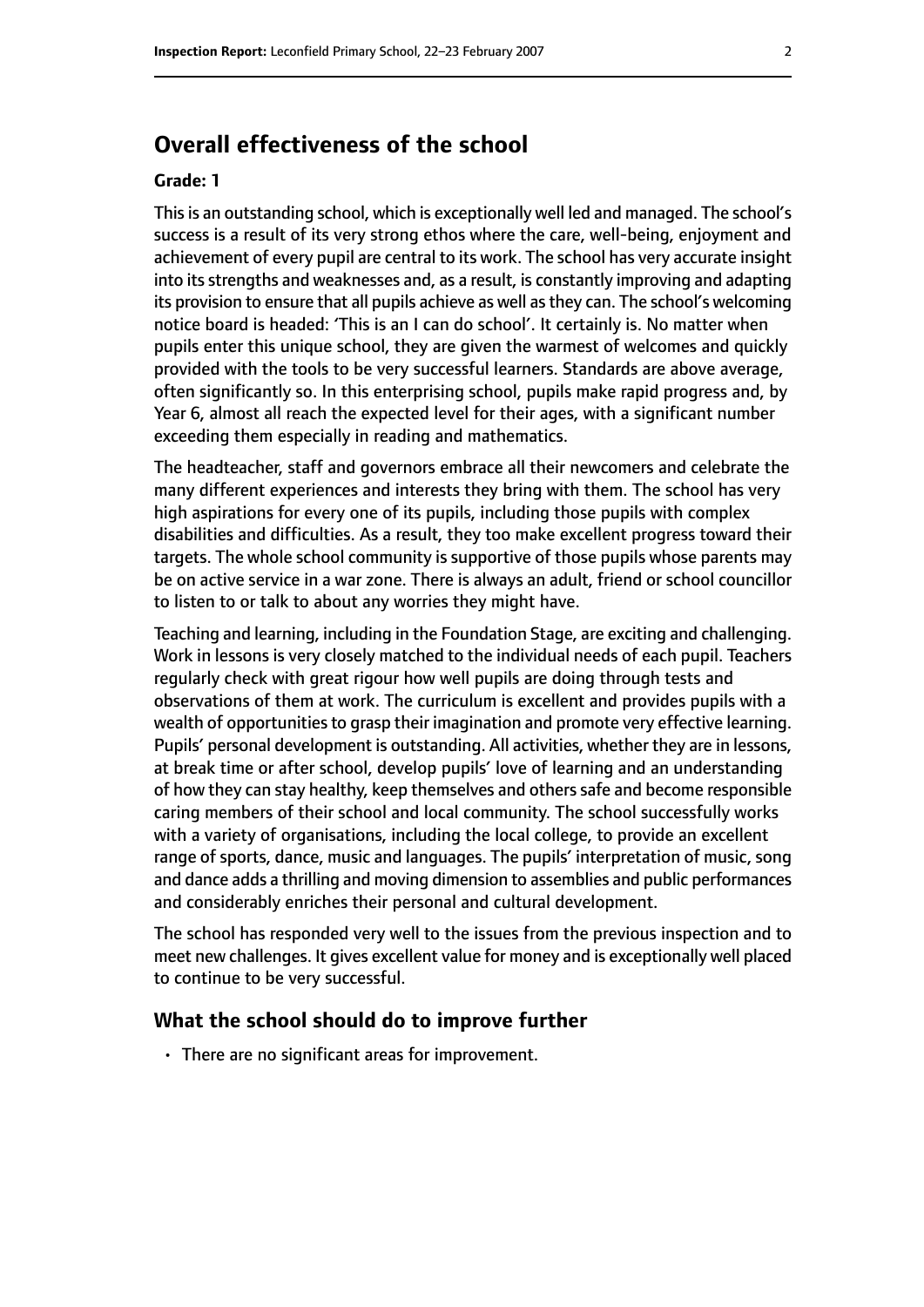# **Achievement and standards**

#### **Grade: 1**

All pupils achieve very well and attain standards, which are above average and, in some years, are significantly above those seen nationally. When children start school in the Reception class, most are attaining the expected standards for their age. They make very good progress and by the time they move into Year 1 most are working at the expected levels for their ages and a good number exceed them. Good progress is maintained in Key Stage 1 and at the end of Year2, standards are significantly above average. Pupils continue to work hard in Key Stage 2 and at the end of Year 6 standards are above average. Those pupils who have been in the school for at least four years reach particularly high standards, especially in reading and mathematics. The results of the 2006 tests show that almost all pupils reached the expected level and around half of the pupils attained the higher level in these subjects. In writing, the pupils achieved very well and the proportion reaching the expected level was significantly above average. Pupils who join the school after the beginning of Year 3 make rapid strides in their learning and by Year 6 most have reached the expected level. Pupils with learning difficulties or disabilities do well and often reach standards that exceed those expected for their ages. Girls and boys do equally well. The very few pupils from minority ethnic groups reach standards that are similar to their peers.

# **Personal development and well-being**

#### **Grade: 1**

Pupils' personal development, including their spiritual, moral, social and cultural development, is outstanding. Pupils show a high level of enjoyment for learning, which they catch from their teachers and their attendance rate is good. All pupils are exceptionally keen to do well and say that learning is always fun. Every available minute of the day sees pupils enthusiastically taking part in exciting activities and tasks. Keeping fit and eating healthily comes naturally to these pupils. Each day all pupils are involved in a 'Boogie' session where they engage in high quality dance or gymnastic routines, which not only promote good health but sharpen the children's concentration and help them to be more effective learners. Pupils are exceptionally confident and friendly. They show exemplary care towards the many newcomers to their school. They are all aware that many of their friends and classmates have parents who are on active service in war zones and they are always ready to listen or put a supportive arm around someone who is feeling sad or worried. The school council takes its role very seriously and is very proud of the impact it is having on the school, such as monitoring bullying and sorting out squabbles. Pupils show an excellent level of respect, understanding and tolerance for other religions and ways of life.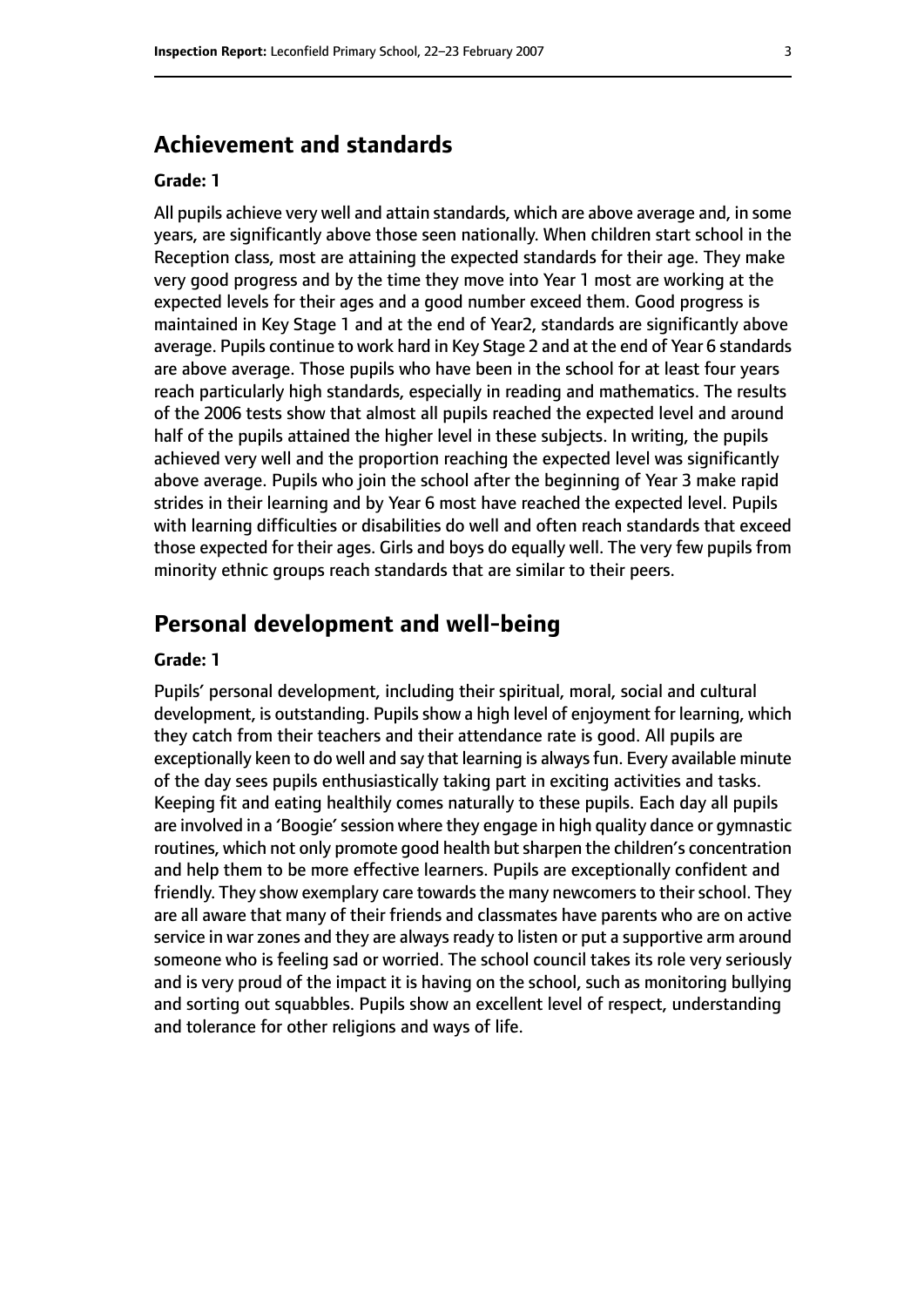# **Quality of provision**

#### **Teaching and learning**

#### **Grade: 1**

Outstanding teaching throughout the school, including the Foundation Stage, enables all pupils to achieve well and reach the highest standard they can. Teachers plan lessons meticulously to meet the needs of different ages, abilities and temperaments in mixed age classes. Lessons have an ethos of hard work and hum with concentration, exceptional good humour, warm relaxed relationships and high levels of challenge for all. Highly skilled teaching assistants provide excellent support to different groups, accelerating progress and managing challenging behaviour. Many different teaching styles, tasks and activities grasp pupils' imagination and promote a love of learning. Fascinating topics such as 'Pirates and Minotaurs', not to mention being chased around the school by a 'giant sunflower' or watching a giant eye cross the stage in an assembly, provide boys and girls with interesting and stimulating ideas to promote even better writing. New learning is modelled very effectively, using information and communication technology. Pupils are continually reminded about what they already know and are given prompts, guidelines and timed tasks to keep them focused and working hard. Regular homework extends pupils' thinking and learning and provides good opportunities for pupils and parents to work together on challenging topics. The marking of pupils' work is very good and provides them with clear and challenging information on how they can improve further. Regular and rigorous assessments inform teachers of the level of understanding and progress of each pupil and this is a key tool to enabling the pupils to achieve as well as they can.

#### **Curriculum and other activities**

#### **Grade: 1**

The curriculum is very responsive to the needs of this unique community. It includes an exceptionally wide range of sport, music, drama, art and dance. The work challenges pupils and inspires them to learn. As a result, they demonstrate high levels of skill and flair. All pupils are treated as individuals and consequently make excellent progress and achieve their potential. Classes and groupings are flexible to meet the needs of those pupils new to the school, those with learning difficulties and disabilities and those who are gifted and talented. The excellent emphasis throughout the school on literacy, numeracy and information and communication technology is making a vital contribution to preparing pupils for their future role in society and their economic well-being. To ensure that pupils joining from other schools have continuity in their education, Leconfield offers as many sports as possible. Links with the local Performing Arts College are excellent and are used to great effect to provide an excellent range of enrichment activities. Not only do children learn one modern foreign language but two, because this enterprising school offers French and Spanish. Even the youngest child welcomes visitors with a confident 'Buenas Dias Senora'. An excellent programme of social and health education provides the pupils with the necessary tools to develop personal safety, care and healthy living. Pupils in Leconfield are exceptionally well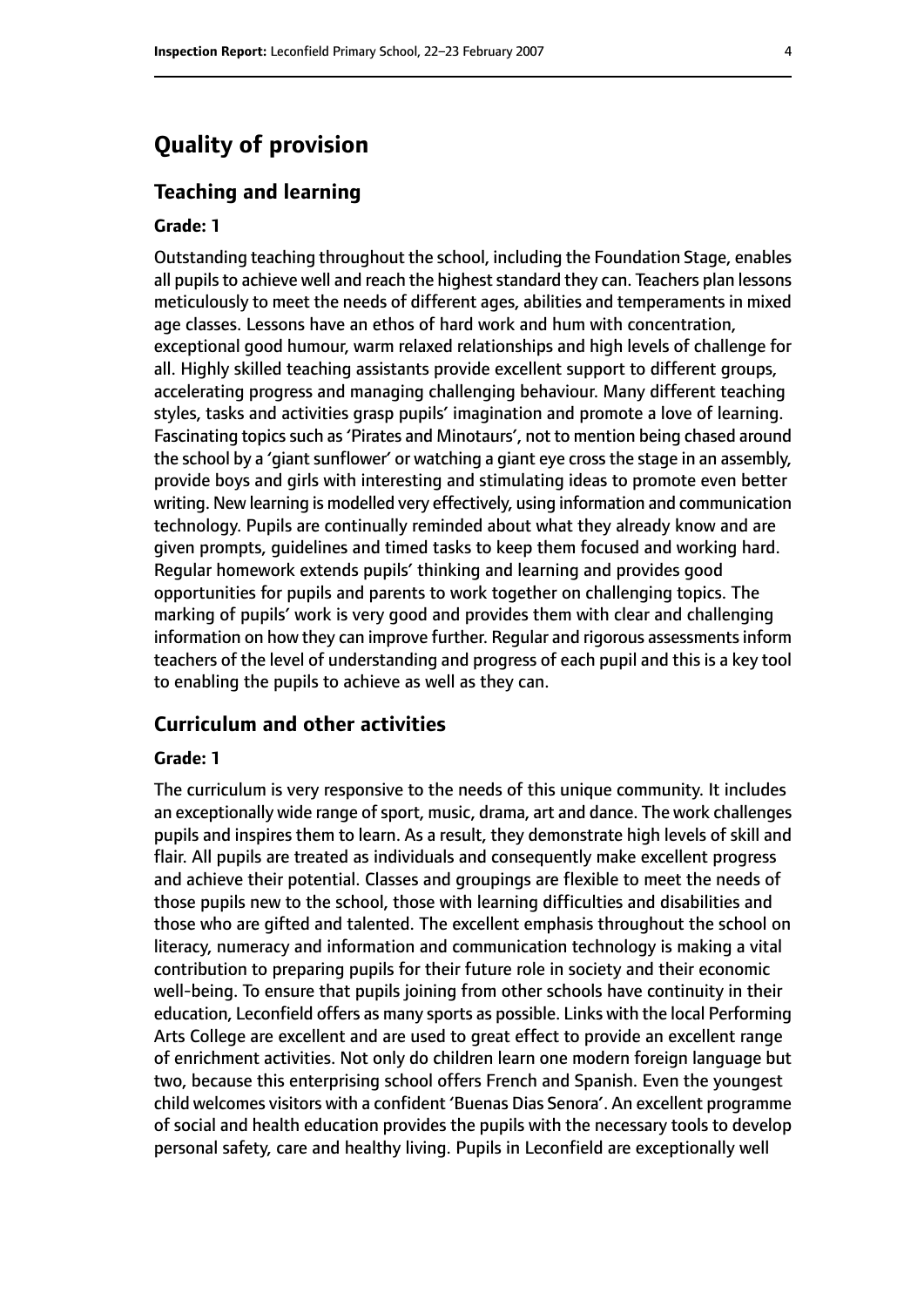prepared for the next stage of their education, whether it is the local secondary college or a school in another town or city.

#### **Care, guidance and support**

#### **Grade: 1**

One of the main reasons why pupils achieve so well is the school's outstanding level of care, guidance and support. Arrangements to safeguard pupils meet statutory requirements and are highly effective in promoting pupils' welfare, health and safety. Parents are delighted that their children, whatever age, ability or temperament are integrated into school with remarkable ease. Starting school in Reception is a happy experience because the parents and children are already very familiar with the teachers and surroundings. Pupils moving from different schools are encouraged to visit beforehand to be introduced to the staff, pupils and routines of life in a new school. The careful use of national and school tests enables teachers to identify where there are gaps or confusions in pupils' knowledge and understanding. Much thought goes into placing pupils in the specific groups where they will have the greatest support to accelerate learning. Pupils with complex learning difficulties and disabilities receive an exceptionally high level of care and support. Teachers track each pupil's academic progress carefully and set challenging targets to enable pupils to improve.

### **Leadership and management**

#### **Grade: 1**

Staff attributed the success of the school to 'the wacky, imaginative' leadership, which enables all staff to think 'outside the box'. How perceptive and accurate they are. This exceedingly enthusiastic headteacher, supported by a very effective governing body, manages the school with outstanding vision, creativity, sensitivity and boundless good humour and optimism, resulting in excellence in all aspects of its work. Leadership is highly successful in meeting the needs of this unique community. The headteacher's enthusiasm and professional skills result in staff being able to use the curriculum to equip pupils to deal with the many changes they have to face in their lives. Assessments, test results, the quality of teaching and learning are all monitored rigorously to ensure that standards remain high and pupils do not underachieve. Leadership values all the staff and utilises their skills and talents to enrich pupils' learning. Teachers new to the school are encouraged to develop their own interests and skills and, as a result, standards in music, art and dance are very high. The school is continually looking to the future and parents' confidence in the leadership and management of the school is very well placed. This is an outstanding school and has outstanding capacity to improve further.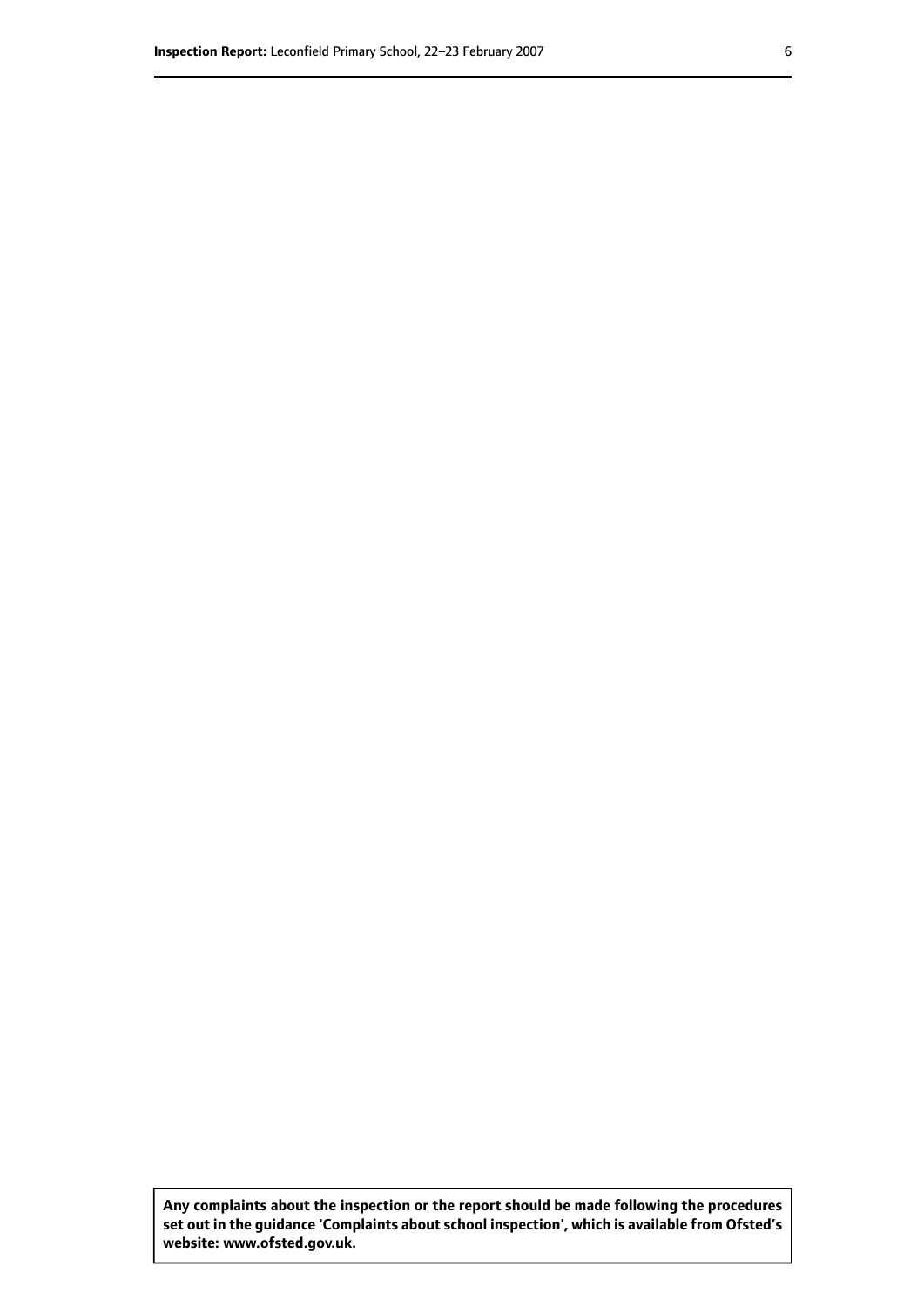# **Inspection judgements**

| Key to judgements: grade 1 is outstanding, grade 2 good, grade 3 satisfactory, and grade 4 | <b>School</b>  |
|--------------------------------------------------------------------------------------------|----------------|
| inadeauate                                                                                 | <b>Overall</b> |

# **Overall effectiveness**

| How effective, efficient and inclusive is the provision of education, integrated<br>care and any extended services in meeting the needs of learners? |     |
|------------------------------------------------------------------------------------------------------------------------------------------------------|-----|
| How well does the school work in partnership with others to promote learners'<br>well-being?                                                         |     |
| The quality and standards in the Foundation Stage                                                                                                    |     |
| The effectiveness of the school's self-evaluation                                                                                                    |     |
| The capacity to make any necessary improvements                                                                                                      |     |
| Effective steps have been taken to promote improvement since the last<br>inspection                                                                  | Yes |

# **Achievement and standards**

| How well do learners achieve?                                                                               |  |
|-------------------------------------------------------------------------------------------------------------|--|
| The standards <sup>1</sup> reached by learners                                                              |  |
| How well learners make progress, taking account of any significant variations between<br>groups of learners |  |
| How well learners with learning difficulties and disabilities make progress                                 |  |

# **Personal development and well-being**

| How good is the overall personal development and well-being of the<br>learners?                                  |  |
|------------------------------------------------------------------------------------------------------------------|--|
| The extent of learners' spiritual, moral, social and cultural development                                        |  |
| The behaviour of learners                                                                                        |  |
| The attendance of learners                                                                                       |  |
| How well learners enjoy their education                                                                          |  |
| The extent to which learners adopt safe practices                                                                |  |
| The extent to which learners adopt healthy lifestyles                                                            |  |
| The extent to which learners make a positive contribution to the community                                       |  |
| How well learners develop workplace and other skills that will contribute to<br>their future economic well-being |  |

# **The quality of provision**

| How effective are teaching and learning in meeting the full range of the<br>  learners' needs?                      |  |
|---------------------------------------------------------------------------------------------------------------------|--|
| $\mid$ How well do the curriculum and other activities meet the range of needs<br>$\mid$ and interests of learners? |  |
| How well are learners cared for, guided and supported?                                                              |  |

 $^1$  Grade 1 - Exceptionally and consistently high; Grade 2 - Generally above average with none significantly below average; Grade 3 - Broadly average to below average; Grade 4 - Exceptionally low.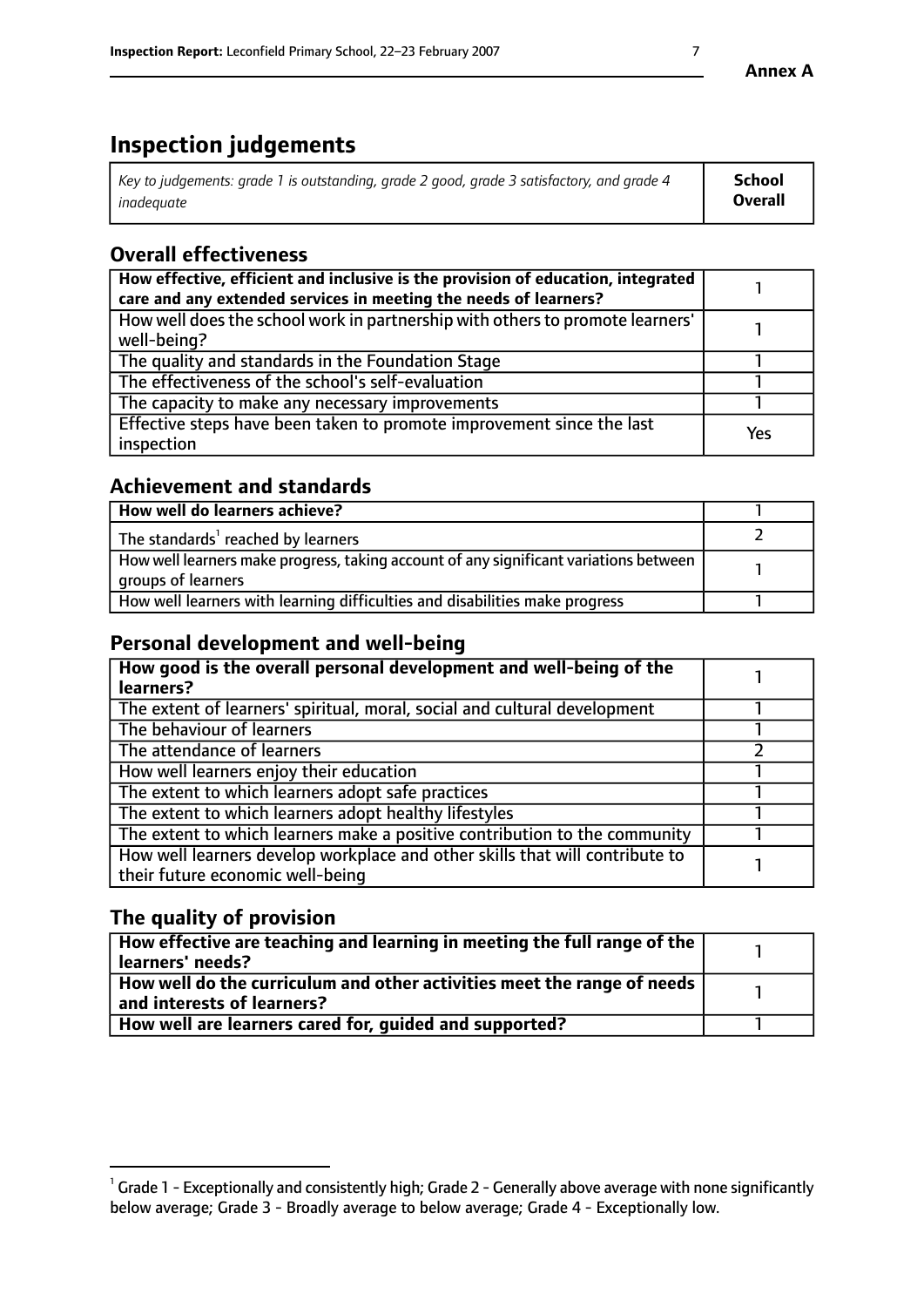#### **Annex A**

# **Leadership and management**

| How effective are leadership and management in raising achievement<br>and supporting all learners?                                              |           |
|-------------------------------------------------------------------------------------------------------------------------------------------------|-----------|
| How effectively leaders and managers at all levels set clear direction leading<br>to improvement and promote high quality of care and education |           |
| How effectively performance is monitored, evaluated and improved to meet<br>challenging targets                                                 |           |
| How well equality of opportunity is promoted and discrimination tackled so<br>that all learners achieve as well as they can                     |           |
| How effectively and efficiently resources, including staff, are deployed to<br>achieve value for money                                          |           |
| The extent to which governors and other supervisory boards discharge their<br>responsibilities                                                  |           |
| Do procedures for safequarding learners meet current government<br>requirements?                                                                | Yes       |
| Does this school require special measures?                                                                                                      | <b>No</b> |
| Does this school require a notice to improve?                                                                                                   | No        |